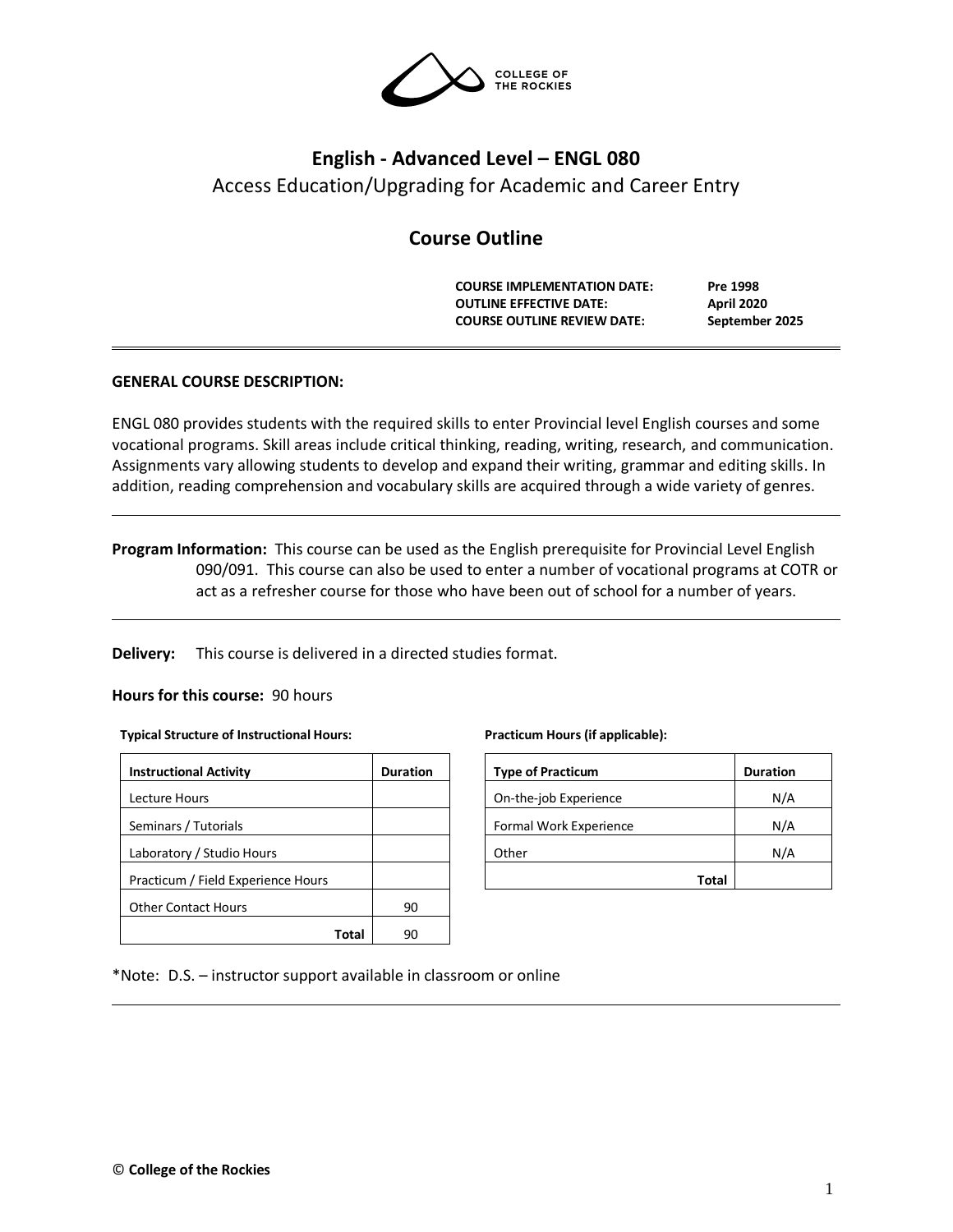Sharon Richardson M.A., B.Ed., B.A., NAID

Signature

#### **APPROVAL SIGNATURES:**

Department Head Joy Brown E-mail: [jbrown3@cotr.bc.ca](mailto:jbrown3@cotr.bc.ca) Dean of Trades and Technology Dr. Jack Moes E-mail: [jmoes@cotr.bc.ca](mailto:jmoes@cotr.bc.ca)

Department Head Signature

Dean Signature

EDCO

Valid from: April 2020 – September 2025

Education Council Approval Date

#### **COURSE PREREQUISITES AND TRANSFER CREDIT:**

**Prerequisites:** ENGL 070 or equivalent, appropriate assessment score or instructor permission

**Corequisites:** COMP 080 is recommended

#### **Flexible Assessment (FA):**

Credit can be awarded for this course through FA  $\Box$  Yes  $\Box$  No

Learners may request formal recognition for flexible assessment at the College of the Rockies through one or more of the following processes: External Evaluation, Worksite Assessment, Demonstration, Standardized Test, Self-assessment, Interview, Products/Portfolio or Challenge Exam. Contact an Education Advisor for more information.

**Transfer Credit:** For transfer information within British Columbia, Alberta and other institutions, please visit [http://www.cotr.bc.ca/Transfer.](http://www.cotr.bc.ca/Transfer)

> Students should also contact an academic advisor at the institution where they want transfer credit.

**Prior Course Number:** N/A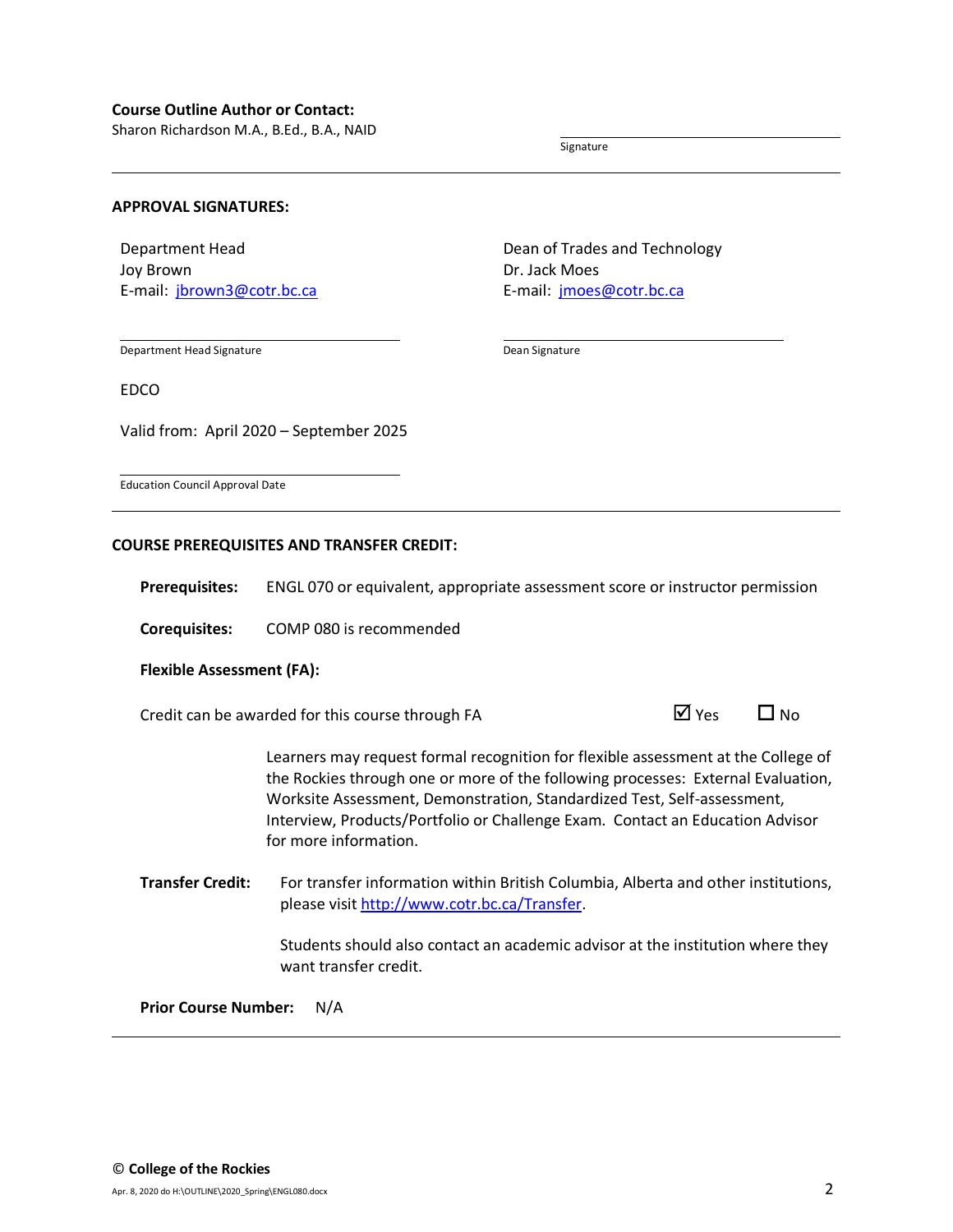## **Textbooks and Required Resources:**

Textbook selection varies by instructor and may change from year to year. At the Course Outline Effective Date the following textbooks were in use:

Bailey,R., Linda Denstaedtand and Therese Hirmer*. Going Places* Canadian ed. Toronto:

McGraW-Hill Ryerson, 2013.

- Langan, John and Sharon Winstanley. *College Writing Skills with Readings.* 4<sup>th</sup> Canadian ed. Toronto: McGraw-Hill Ryerson, 2005.
- Kirszner, Laurie and Stephen Mandell. *Writing First with Readings. 4 th ed*. Bedford/St. Martin's, 2009.
- Moses, Daniel and Terry Goldie. *An Anthology of Canadian Native Literature.* Toronto: Oxford University Press, 2005.

Golding, William, Lord of the Flies

Textbooks are provided, so your instructors will provide you with the appropriate ones.

## **LEARNING OUTCOMES:**

Upon the successful completion of this course, students will be able to

Critical and Creative Thinking

- recall and interpret information (identify subject/topic, main ideas, supporting ideas, and sequence);
- summarize information;
- make inferences using prior knowledge, identifying purpose and audience, evaluating information for accuracy, relevance, and importance recognizing underlying assumptions (bias and tone) synthesizing information;
- compare and contrast;
- classify;
- define;
- draw conclusions;
- respond to information (create solutions, identify impact of solutions, modify solutions); and
- identify and discuss examples of fact and opinion.

Speaking and Listening

- ask questions to clarify meaning;
- demonstrate effective listening skills and respond appropriately to listener feedback;
- effectively use voice and body language;
- provide useful input and feedback in a variety of situations (peer editing, group discussion, classroom participation);
- respond appropriately to thoughts, opinions, and work of others;
- paraphrase ideas; and
- deliver an effective oral presentation to inform or persuade.

#### © **College of the Rockies**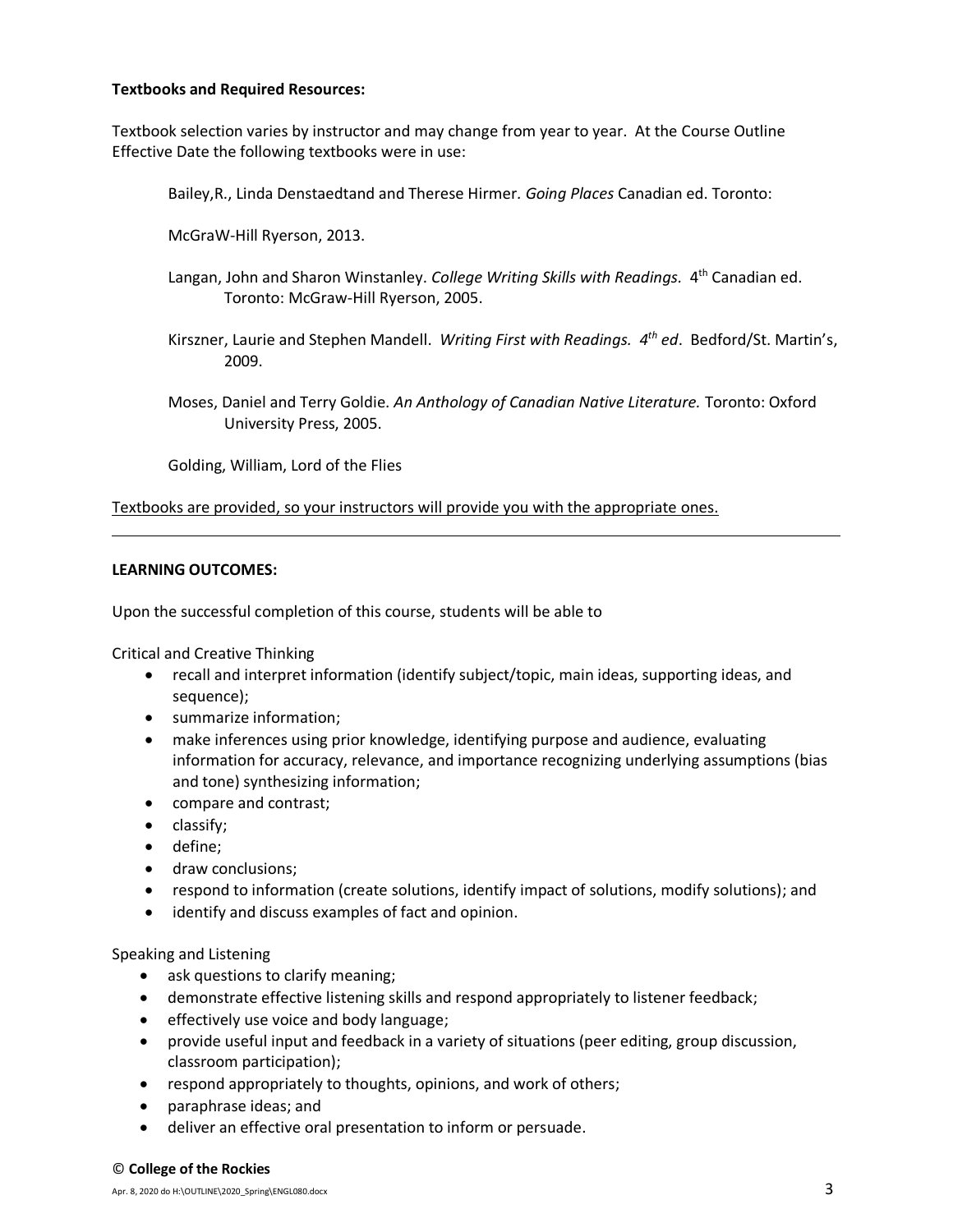Reading, Research, Reference

- use context clues and word structure analysis (prefix, suffix, root) to determine meaning;
- use a dictionary and a thesaurus to expand vocabulary and to learn homonyms, antonyms and synonyms;
- use in-book reference tools (index, table of contents, glossary);
- use skimming and scanning techniques;
- read to locate specific information;
- recognize point of view, illogical argument, fallacies, stereotypes, bias and propaganda;
- use variety of reference materials;
- develop note-taking skills;
- develop research skills (internet and library catalog searches); and
- critically evaluate, make inferences, and draw conclusions.

Written Communication

- use the steps of the writing process (prewrite, outline, draft, revise, edit);
- write paragraphs and essays in a variety of rhetorical modes including exposition and persuasion
- write a summary;
- adjust content and style of writing to suit purpose, audience, and situation;
- revise and edit work to improve content, organization, word choice, phrasing, grammar, sentence and paragraph structure, spelling, and punctuation;
- recognize and edit for cliches, jargon, slang, and wordiness;
- use complex and compound sentence structures;
- use parallel constructions and correct misplaced or dangling modifiers;
- develop advanced spelling strategies;
- write a review of a book, movie, play, television program, documentary, piece of music, or other non-print material;
- write paragraphs and essays on demand;
- identify, discuss, and evaluate literary elements (plot, theme, character, setting, conflict);
- analyze and respond to editorial comments, magazine articles, technical or investigative writing, or advertising;
- gather, evaluate, and organize information into a research assignment using appropriate documentation (MLA or APA);
- understand and avoid plagiarism;
- use computer programs to create, edit, and publish; and
- format assignments appropriately.

This course follows all the required outcomes in the ABE Articulation Guide 2019-20 for Advanced English.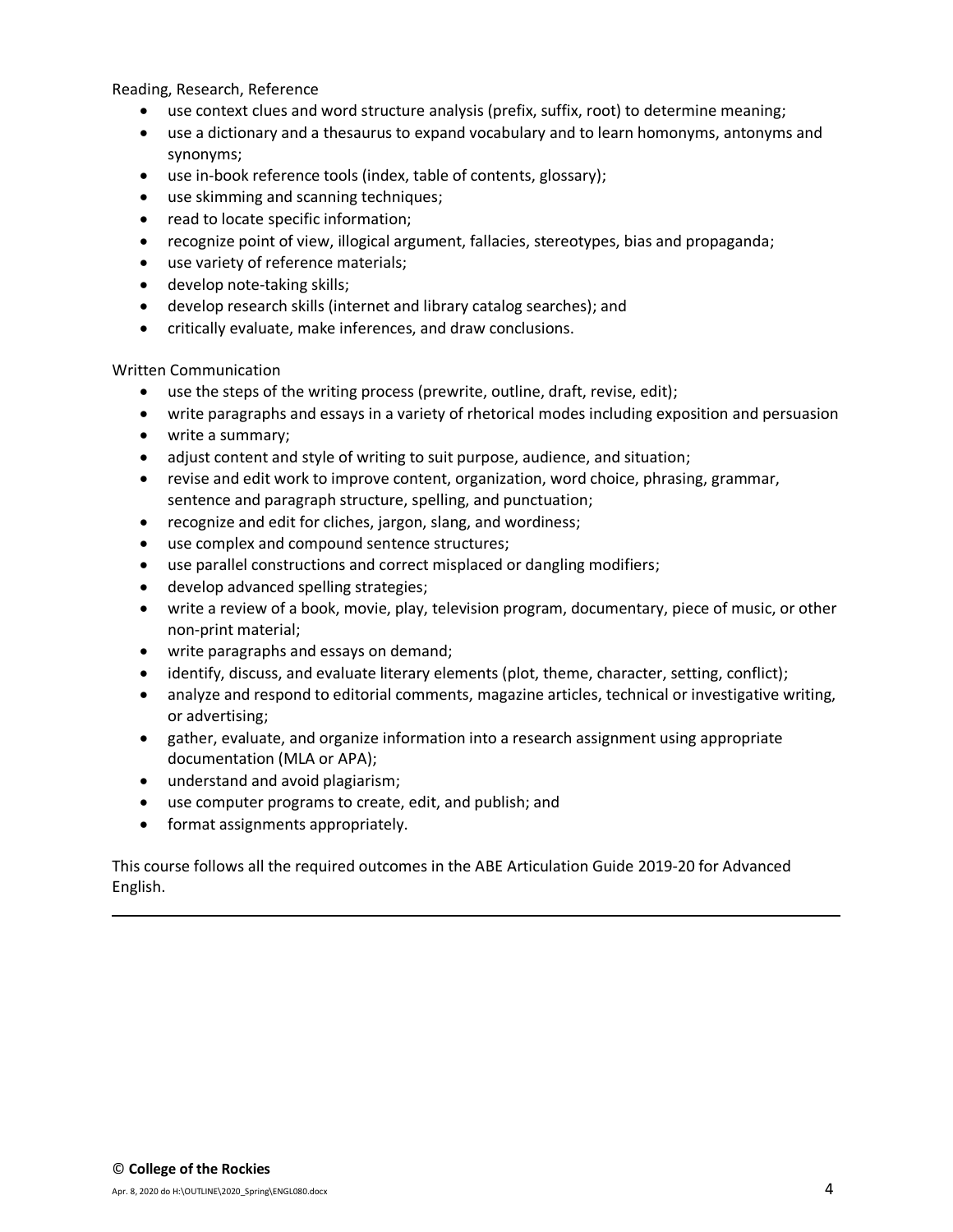## **COURSE TOPICS:**

- Sentence Skills
- The Writing Process
	- 1. Prewriting
	- 2. Outline
	- 3. Drafting
	- 4. Revising
- Patterns of Essay Development
	- 1. Narration
	- 2. Description
	- 3. Example
	- 4. Process
	- 5. Compare and Contrast
	- 6. Argumentation
- Research Skills
- How to Read Well in Four Steps
	- 1. Concentrate as You Read
	- 2. Skim Material before You Read It
	- 3. Read the Selection with a pen
	- 4. Work with the Material
- Reading Skills
	- 1. Understanding Vocabulary in Context
	- 2. Summarizing
	- 3. Main Ideas
	- 4. Supporting Details
	- 5. Inferences
	- 6. Literary Terms
	- 7. Short story, poetry and novel studies
- Communication Skills

*See instructor's syllabus for the detailed outline of weekly readings, activities and assignments.* 

## **EVALUATION AND ASSESSMENT (Directed Study and Online Delivery):**

| <b>Assignments</b>                      | % Of Total Grade |  |  |
|-----------------------------------------|------------------|--|--|
| Reading                                 | 20%              |  |  |
| <b>Essay Writing Including Research</b> | 35%              |  |  |
| Grammar/Sentence Skills                 | 10%              |  |  |
| <b>Oral/Aural Communication</b>         | 10%              |  |  |
| Final Exam                              | 25%              |  |  |
| Total                                   | 100%             |  |  |

*Please see the instructor syllabus for specific classroom policies related to this course, such as details of evaluation, penalties for late assignments and use of electronic aids.*

Apr. 8, 2020 do H:\OUTLINE\2020\_Spring\ENGL080.docx  $5$